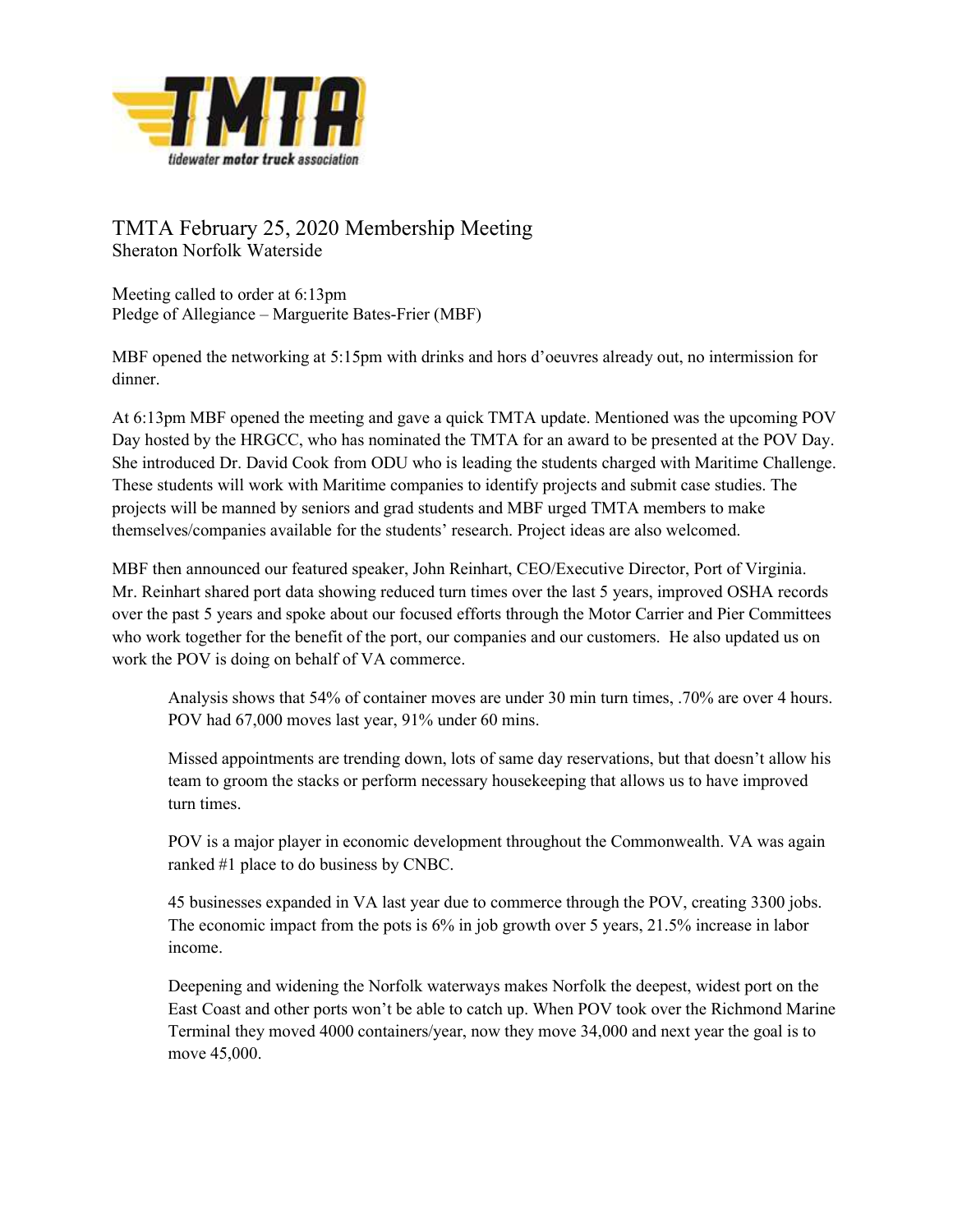PMT was idle in 2010 when it was reactivated. Now it is the staging area for VA's offshore energy production (wind energy). 2220 turbines will be installed by 2028 off VB coast with another 200 turbines installed by 2030 off NC coast near Kitty Hawk, NC. All will help us reduce our carbon footprint.

The POV is adding 6 more RMGs which will be operational by April 2020, 24 stacks by Summer 2020. However, the coronavirus is slowing delivery of construction and cranes. 2020 will see the completion of the Phase 1 at NIT and VIG, total port capacity will be 4.6 million TEUs, rail capacity will increase by over 40%. NIT Phase II will be complete by 2030 and capacity will be 6.0 million TEUs. In 2065 the lease at VIG will be up, Craney Island will be fully functional by then with 5.0 million TEUs. Total port capacity will be 9.6 million TEUs. 45% increase in volume by rail.

VA will continue to perform well with Amazon increasing its footprint in VA, taking over the Ace facility. 2019 was an outstanding service year with big box industries, Best Buy recently announced they are coming back to the POV, truck manufacturers will continue to use POV to ship in parts for their factories which will all lead to POV being a leader in economic development for the state of VA.

This port is competing at a level we have never seen before, setting up the future of VA commerce.

## Q&A:

MBF – if we are doing 5 million containers, what are other ports doing? Halifax, NS and GA growing double digits, NY picked up a couple of percentage points. We have a shorter route by rail, working to get Ocean Lines to call on us first instead of last, using rail and local together to sell this port as a first stop.

Ed O'Callaghan (EOC) – in respect to our regional areas - NOVA, RVA and 757, why is SE VA ties into RVA? Reinhart suggests that we are more powerful when we combine ourselves with regions with similar features/needs. We are the  $17<sup>th</sup>$  largest region in the nation, if we are tied together. We must unite and move away from regionalism so we can attract businesses with our labor pool, quality of life, etc. Expanded commerce and economic development will do that. Educate people about our connectivity, show the assets of our region, not just as one city. Must keep right to work laws to entice business to move here/stay in VA, be welcoming across communities, retain reliable workforce, stop exporting MBAs! Focus on how we can work together, not separately.

Correlation in election cycles to economic development. What does POV do to insulate itself from politicians who lean towards their region and not "state-wide' needs? Reinhart is a capitalist and believes that when we elect other capitalists, we push forth economic development across our state. Need to stay away from socialist politicians who are not as focused on economic development across the state.

Reinhart has been in front of Congress testifying to get the cranes removed from the tariff list as none of its components are made in the US, so there is no US substitute for this product.

Ashely McLeod said the VMA legislative day had 84 visits to congressmen, most she's seen involved.

POV lobbies the federal government, explains to other states how the business of the POV impacts their state's economic development.